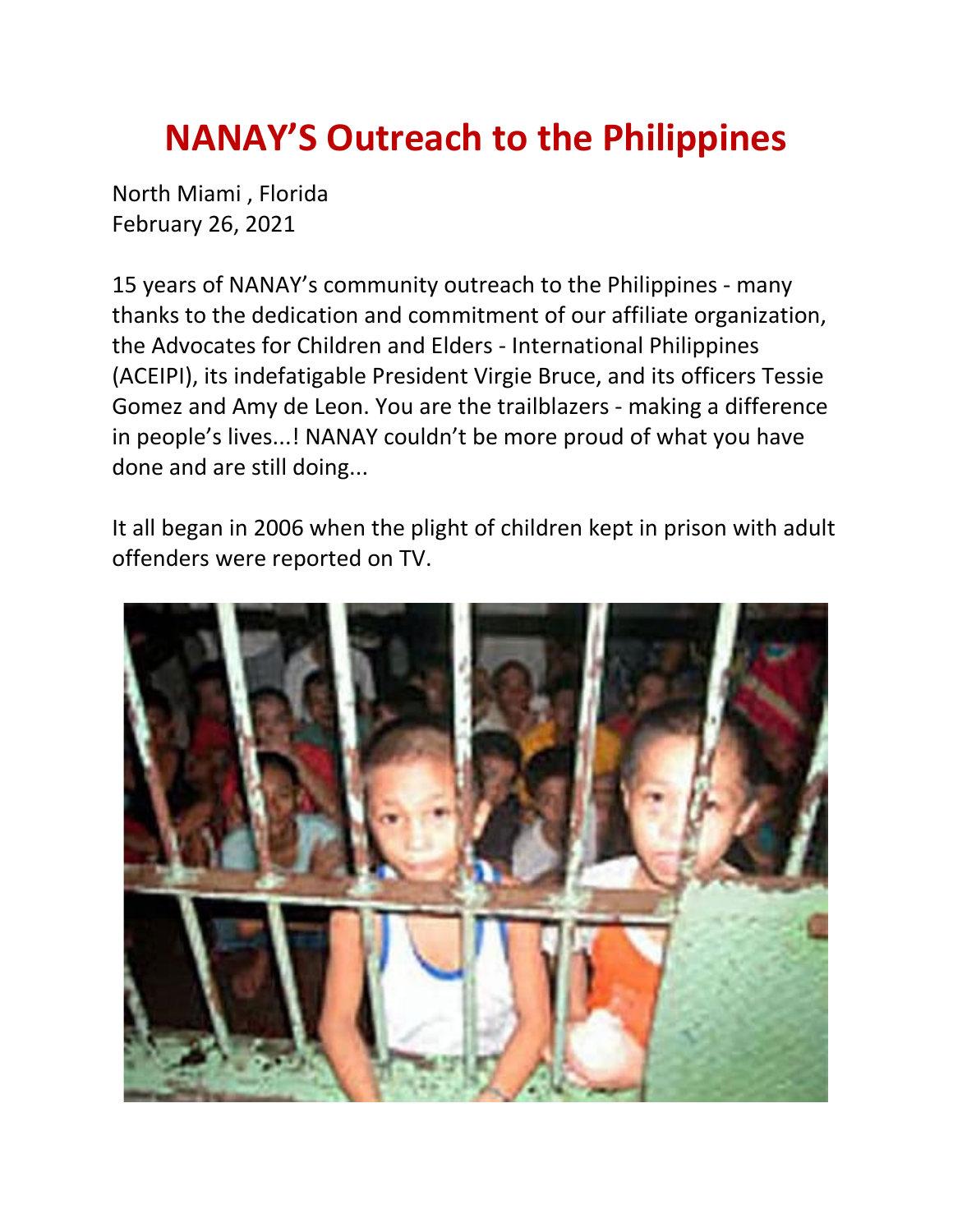

With an ardent desire to address the plight of Children in Conflict with the Law (CICL), NANAY visited the Philippine prisons and incorporated the Advocates for Children and Elders - International Philippines as an affiliate of NANAY . The rest is history...



We targeted the areas of Paranaque, Tinglayan, Calaca, Taal and San Nicolas..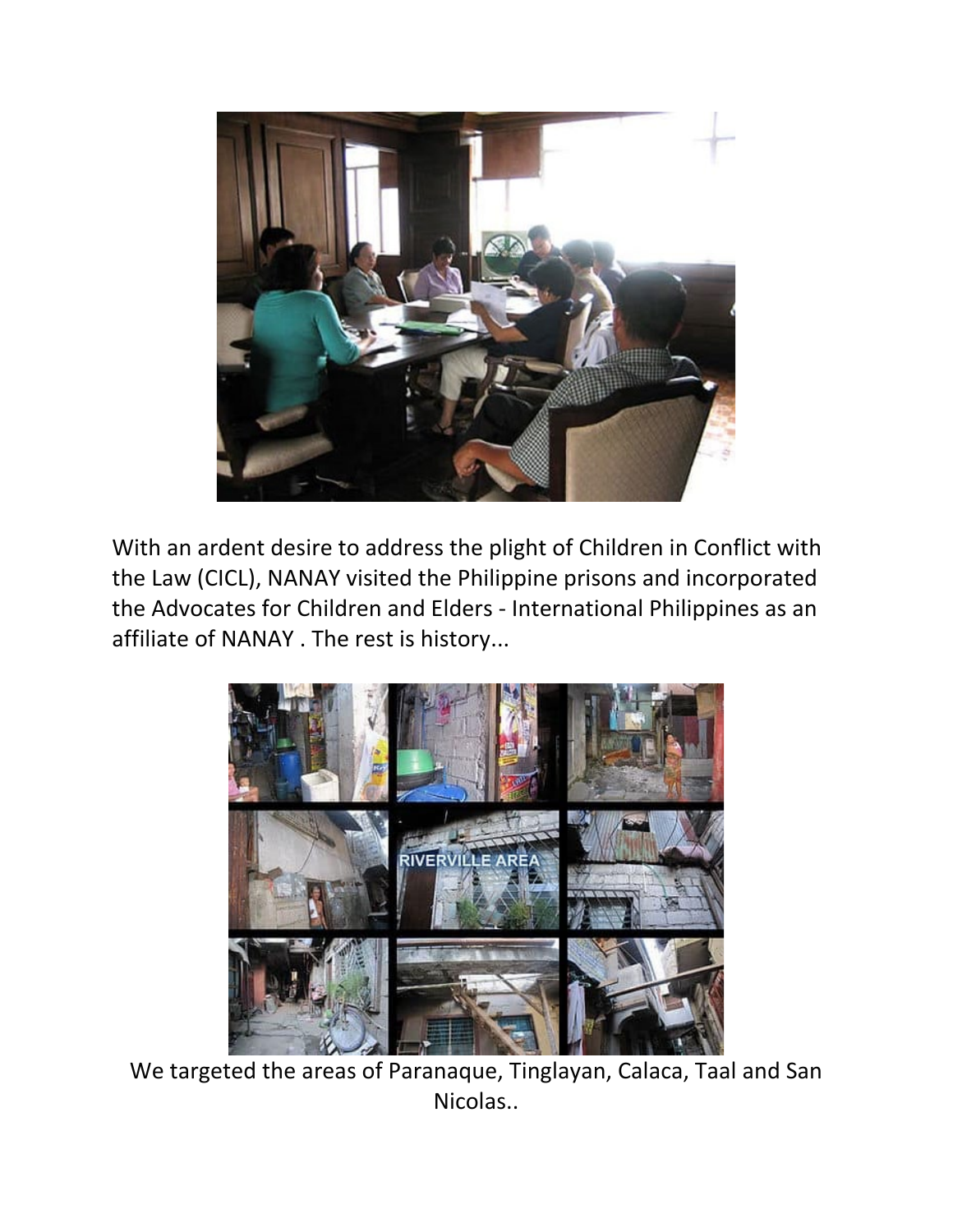

And extended our outreach to Tahanan ng Kabataan in Cagayan de Oro...



We held one-day programs to feed the children...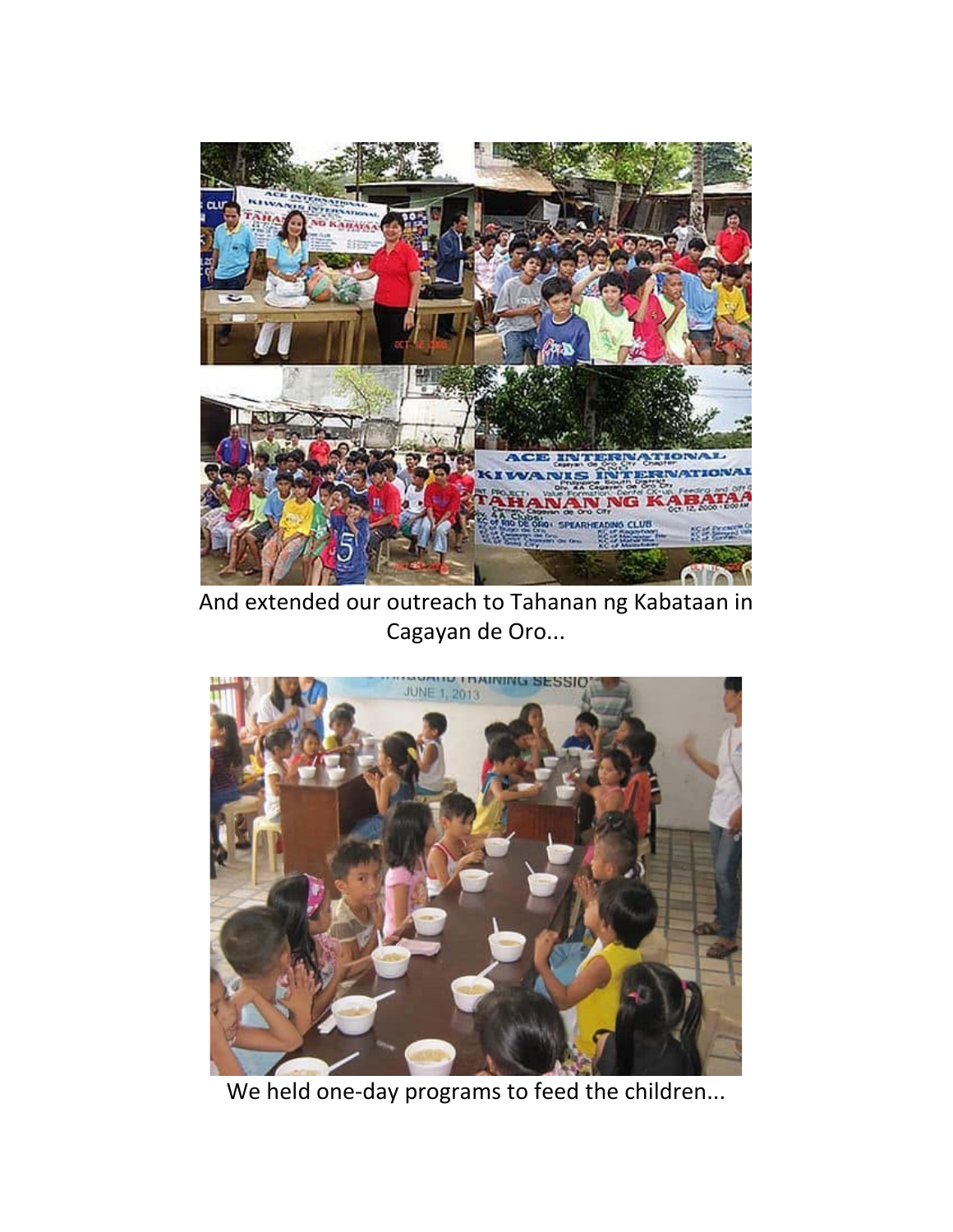

…and to feed the elders…



A Youth for Youth (Y4Y) program was started with its 4 components - Values formation, Educational Assistance, Competency development and volunteerism/ Community Outreach..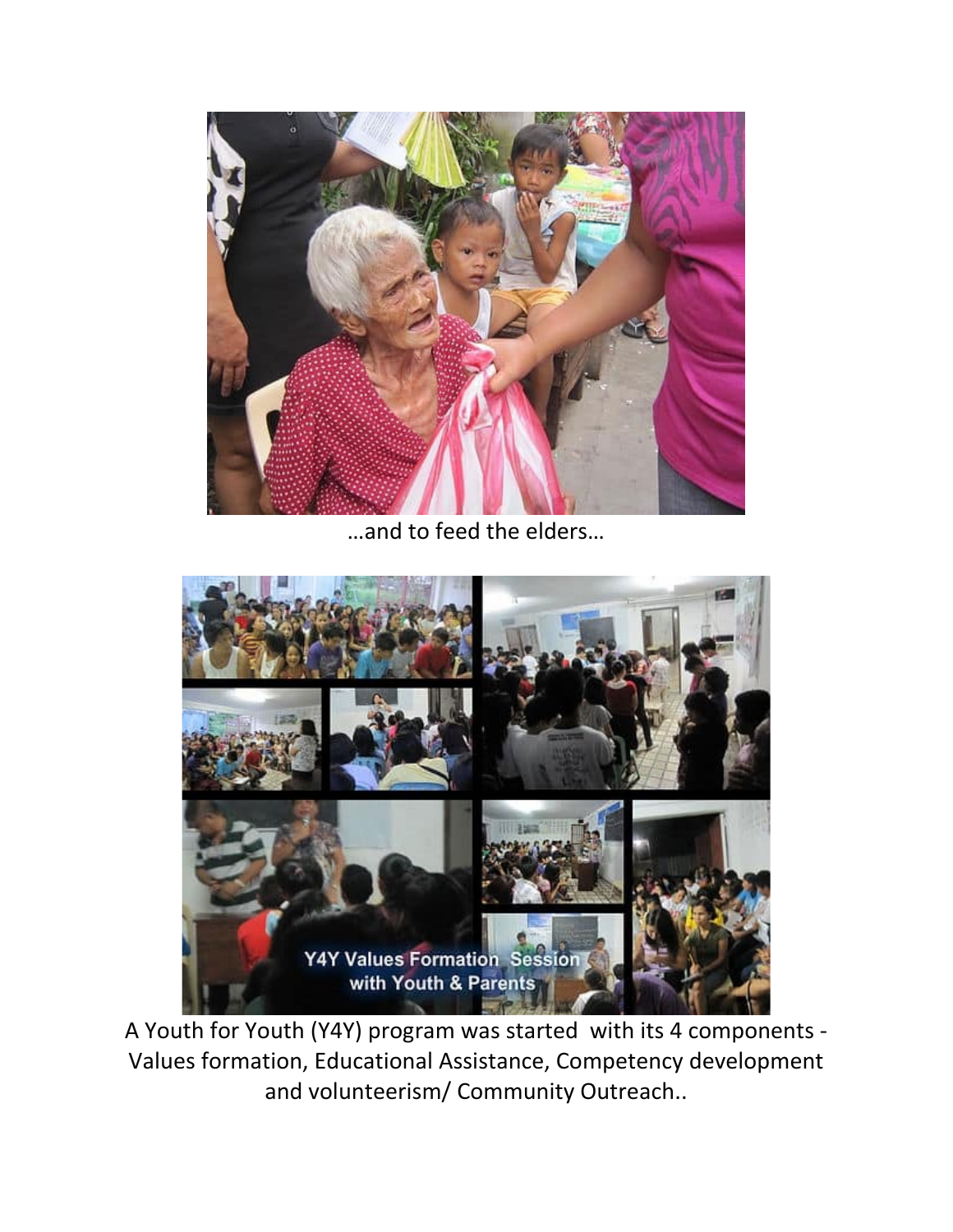

We provide yearly school supplies to the children..



…for those who cannot afford to go to school...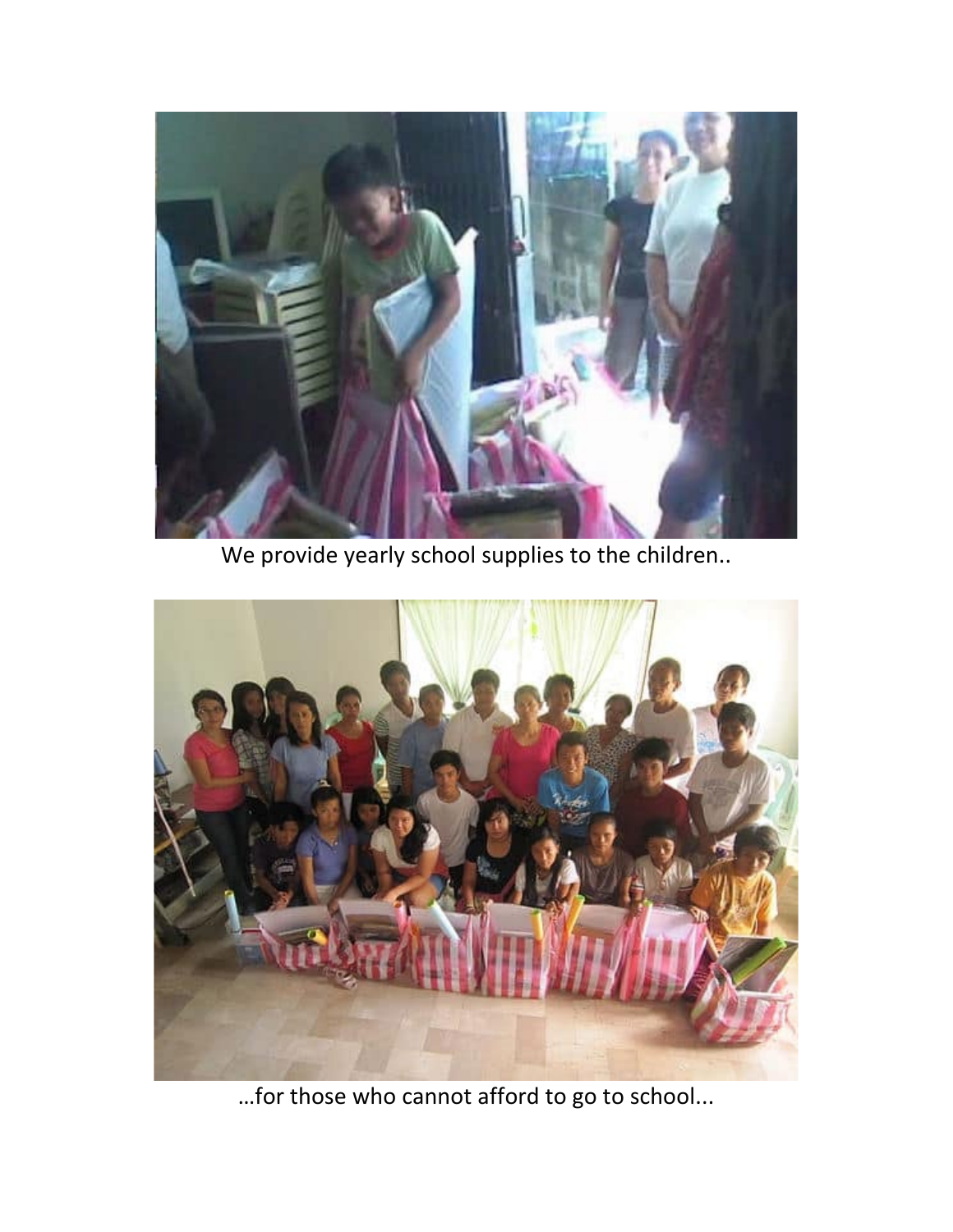

We provide skills training for the youth...



To develop their confidence...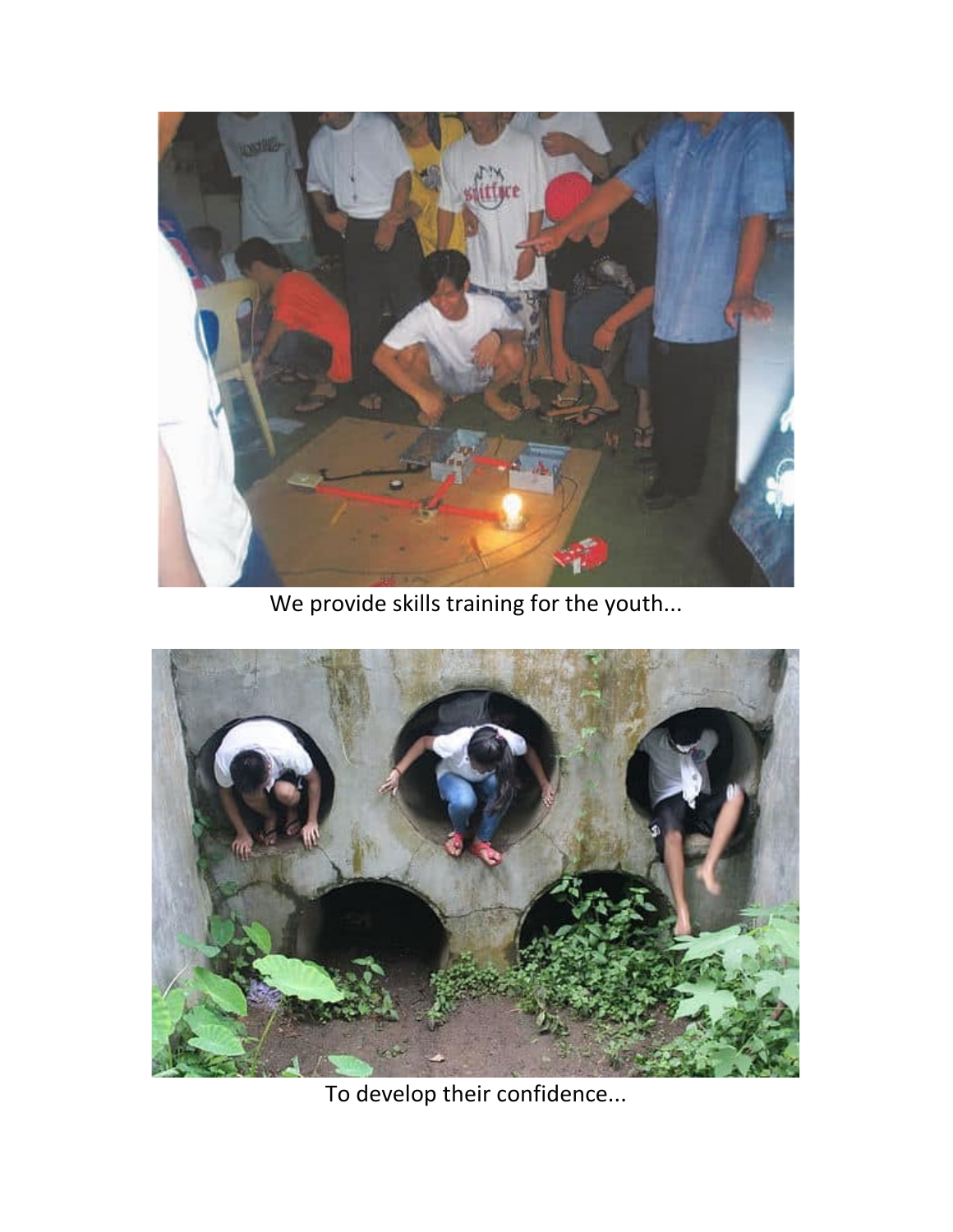

And competency — through group interaction..



They have computer lessons to help them with school projects...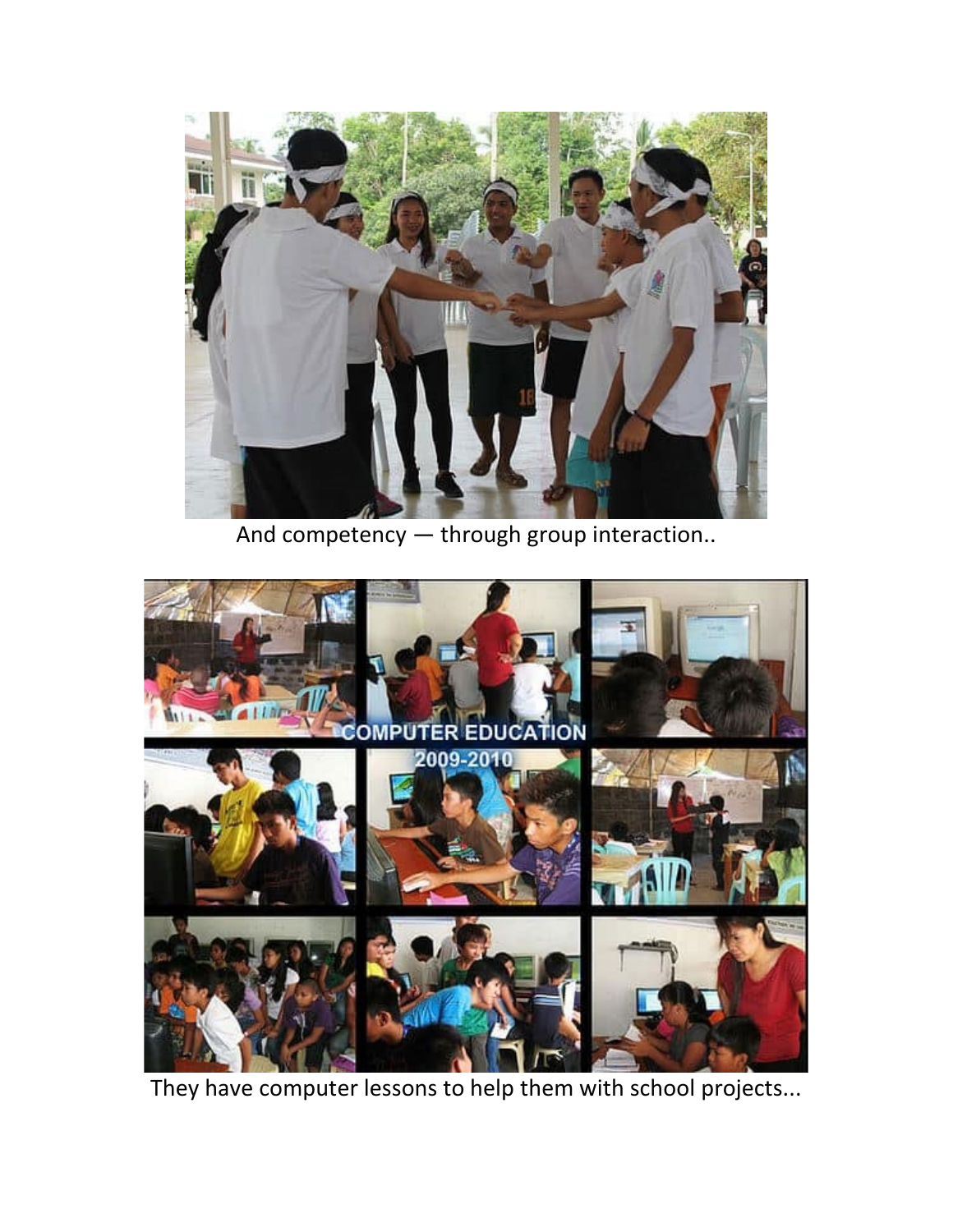

Arts classes...



And those who wish to go to college are given scholarships.,